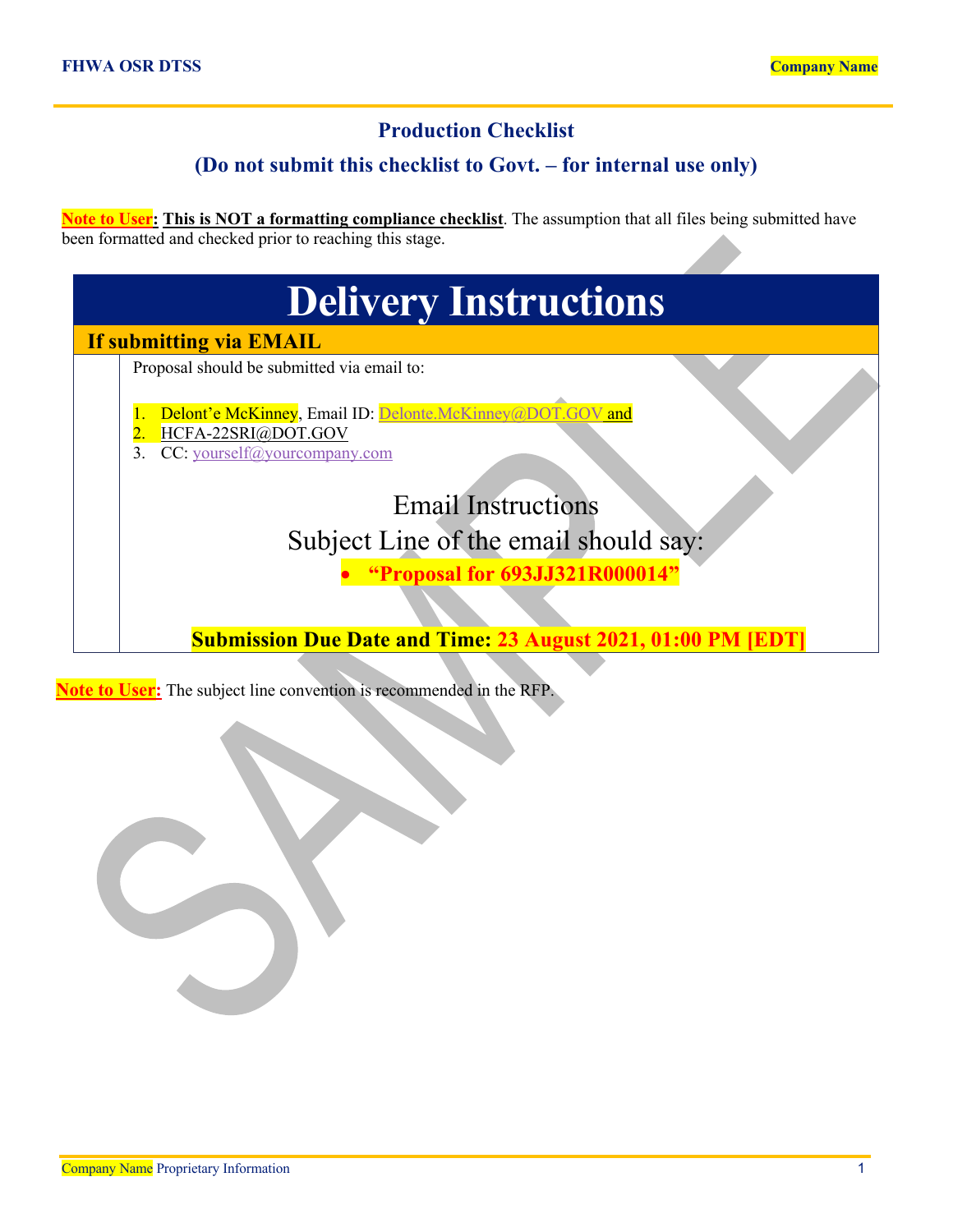## **Note:**

- Proposals must be submitted via email.
- Email with each proposal volume attached as individual emails. Email size must not exceed 10 MB.
- Volume I Technical Proposal. This volume shall consist of three parts. Parts I, II, and III shall be bound together. No Cost/Price data shall be included in any part of Volume I.
- The Offeror shall indicate under Volume I of the proposal, the name(s) and title(s) of the person(s) who actually writes the proposal and his/her relationship to the offering organization.
- The original proposal must be signed by an official authorized to bind your organization and must stipulate that it is predicated upon all the terms and conditions of this RFP.

| Volume I-<br><b>Technical</b>                              | Part $I -$<br>Technical/Management<br>Approach<br>Part II - Staffing<br>Proposal/Resumes | 30 Page Limit<br>$\blacksquare$<br>Narrative must be submitted in Microsoft Word or Adobe PDF format.<br>٠<br>File Name should follow this convention:<br>"Company name – Volume I – Technical – Part I –<br>$\blacksquare$<br>Technical/Management Approach.pdf"<br>50 Page Limit<br>$\blacksquare$<br>Staffing resumes shall be provided for all proposed personnel,<br>limit of two pages per submitted resume.<br>Narrative must be submitted in Microsoft Word or Adobe PDF format.<br>٠<br>File Name should follow this convention:<br>'Company name – Volume I – Technical – Part II – Staffing<br>Proposal/Resumes.pdf" |
|------------------------------------------------------------|------------------------------------------------------------------------------------------|---------------------------------------------------------------------------------------------------------------------------------------------------------------------------------------------------------------------------------------------------------------------------------------------------------------------------------------------------------------------------------------------------------------------------------------------------------------------------------------------------------------------------------------------------------------------------------------------------------------------------------|
|                                                            | Part III - Risk Mitigation<br>Plan                                                       | 5 Page Limit<br>$\blacksquare$<br>Narrative must be submitted in Microsoft Word or Adobe PDF format.<br>$\blacksquare$<br>File Name should follow this convention:<br>"Company name – Volume I – Technical – Part III – Risk Mitigation<br>Plan.pdf'                                                                                                                                                                                                                                                                                                                                                                            |
| <b>Volume II</b><br>- Business<br>and<br><b>Cost/Price</b> | Part I - Cost/Price<br>Information                                                       | No Page Limit<br>ш<br>Narrative must be submitted in Microsoft Word or Adobe PDF format.<br>$\blacksquare$<br>Volume II Business and Cost/Price Proposal spreadsheets shall be<br>п<br>submitted in an unlocked Microsoft Excel so that the Contract<br>Specialist can verify the calculations used to obtain the final<br>cost/price.<br>File Name should follow this convention:<br>"Company name – Volume II – Part I – Cost/Price information.pdf"<br>$\blacksquare$<br>"Exhibit J.1 - COST PRICE PROPOSAL WORKSHEET.xls"<br>$\blacksquare$                                                                                 |
|                                                            | Part $II -$<br>Subcontracts/Consultant<br>${\bf S}$                                      | No Page Limit<br>$\blacksquare$<br>Narrative must be submitted in Microsoft Word or Adobe PDF format.<br>٠<br>File Name should follow this convention:<br>"Company name – Volume II – Part II –<br>$\blacksquare$<br>Subcontracts/Consultants.pdf"                                                                                                                                                                                                                                                                                                                                                                              |
|                                                            | Part III - Other<br>Financial/Organizational<br>Information                              | $\blacksquare$<br>No Page Limit<br>Narrative must be submitted in Microsoft Word or Adobe PDF format.<br>٠<br>File Name should follow this convention:<br>"Company name – Volume II – Part III – Other<br>$\blacksquare$<br>Financial/Organizational Information.pdf"                                                                                                                                                                                                                                                                                                                                                           |
|                                                            | Part IV - Past<br>Performance                                                            | 10 Page Limit<br>$\blacksquare$<br>Narrative must be submitted in Microsoft Word or Adobe PDF format.<br>File Name should follow this convention:                                                                                                                                                                                                                                                                                                                                                                                                                                                                               |